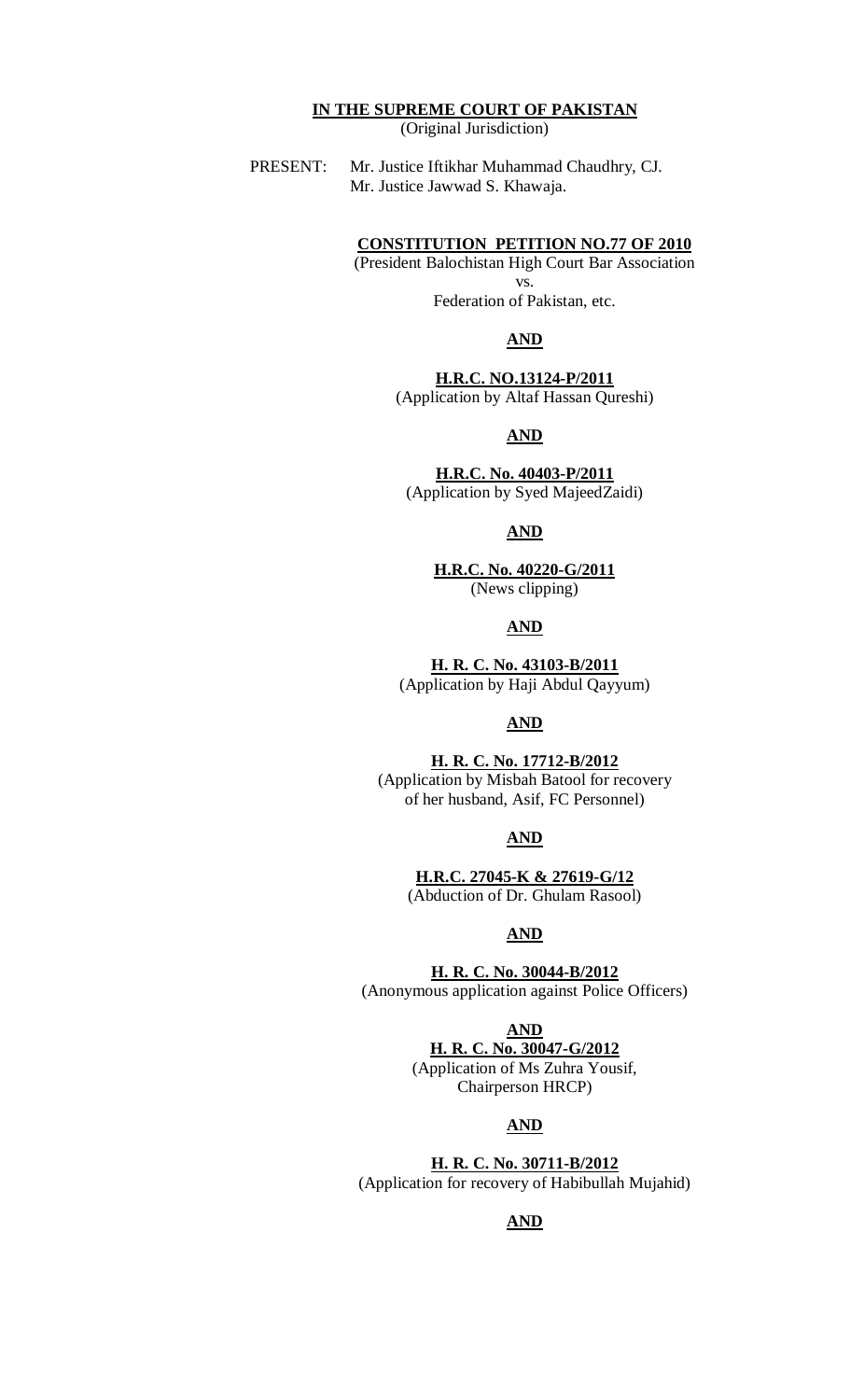**H. R. C. No. 30713-B/2012** (Application of Syed Mumtaz Ahmed Shah, Chief Editor, Daily Mashriq)

#### **AND**

**C.M.A. No. 42-43 OF 2012.** (Enquiry report of Kharootabad Incident)

#### **AND**

**C.M.A. NO.178-Q OF 2012** (Appeal for missing persons cases of Balochistan)

**AND**

**C.M.A. NO. 219-Q OF 2012.** (Application by Maj. (R) Nadir Ali)

#### **AND**

#### **C.M.A. NO. 431-Q OF 2012.** (Target Killing of Mr. Zulfiqar Naqvi, ASJ)

## **AND**

**CMA 516-Q/2012** (Application by Mr. Nasrullah Baloch)

| For the petitioner(s)                | Mr. Sajid Tareen, ASC/Sr. Vice President                                                                                                                                                                                                                                                                                           |  |  |
|--------------------------------------|------------------------------------------------------------------------------------------------------------------------------------------------------------------------------------------------------------------------------------------------------------------------------------------------------------------------------------|--|--|
| For SCBAP:                           | Nemo.                                                                                                                                                                                                                                                                                                                              |  |  |
| For the Applicants/<br>Complainants: | Nemo.                                                                                                                                                                                                                                                                                                                              |  |  |
| For Fed. of Pakistan:                | Mr. Irfan Qadir, AGP.<br>Mr. Zafar Mehmood Mughal, DAG.                                                                                                                                                                                                                                                                            |  |  |
| For M/o Interior:                    | Mr. Saud Ahmed Mirza, Addl. Secretary.<br>Brig. Javed Iqbal Lodhi, DG, NCMC.<br>Syed Razi Ahmed, Superintendent.                                                                                                                                                                                                                   |  |  |
| For M/o Defence:                     | Raja Abdul Ghafoor, AOR.<br>Commander Hussain Shahbaz, Director (L).                                                                                                                                                                                                                                                               |  |  |
| For Govt. of Balochistan:            | Mr. Muhammad Azam Khattak, Addl. AG.<br>Mr. Saqib Javed, Additional Secretary, Home.<br>Mr. Tarik Umer Khattab, IGP.<br>Mr. Feroze Shah, DIG, CID.<br>Mr. Hamid Shakeel, DIG (Investigation).<br>Mr. Ghalib Baryalai, SP Admn CID.<br>Mr. Muhammad Bashir, DSP CID.<br>Mr. Bilal Ahmed, DSP CID.<br>Mr. Khalid Mehmood, Insp. CID. |  |  |
| For IG FC:                           | Nemo.                                                                                                                                                                                                                                                                                                                              |  |  |
| For FBR:                             | Dr. M. Shamim Rana, ASC                                                                                                                                                                                                                                                                                                            |  |  |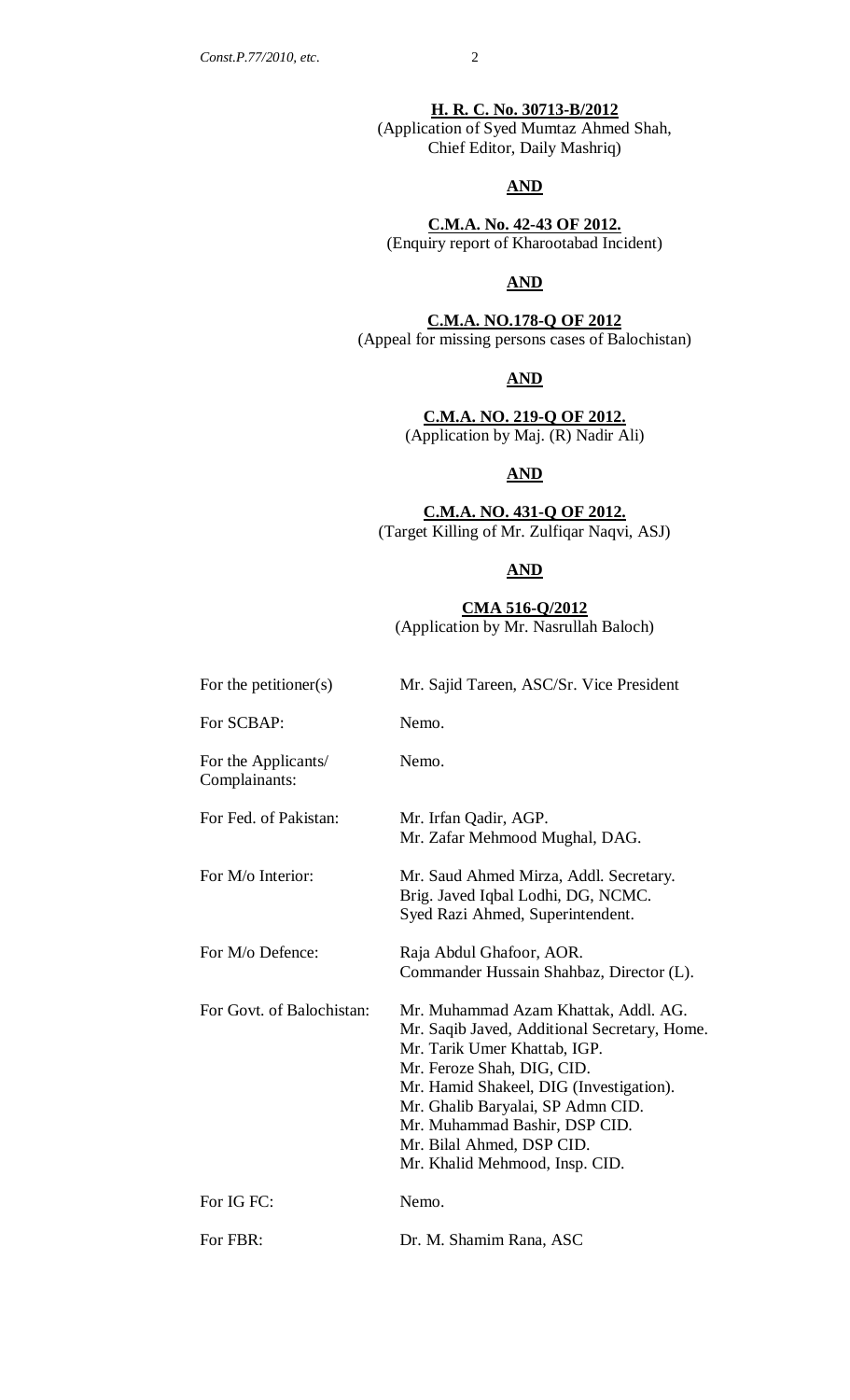| ٠      |  |
|--------|--|
| ı<br>۰ |  |
|        |  |
|        |  |
| ×<br>I |  |

| For Mobile Operators: |            |
|-----------------------|------------|
| $\mathbb{R}^n$        | Nemo.      |
| $\mathcal{L}$         | 31.10.2012 |
|                       |            |

#### **O R D E R**

On 12.10.2012 vide interim order, inter-alia, in one of the paras in respect of constitutional responsibility/authority of the Federal Government and Provincial Government of Balochistan it has been held as follows: -

> "48. Unfortunately in the instant case Federal Government except deploying FC troops, has also failed to protect Province of Balochistan from internal disturbances. Similarly, as far as Provincial Government of Balochistan is concerned it had lost its constitutional authority to govern the Province because of violation of fundamental rights of the people of Pakistan."

2. In the concluding para of the above mentioned order the Chief Secretary, Government of Balochistan, and Secretary Interior, Government of Pakistan, were directed to furnish fortnightly reports. The order has not been complied with, however, a report has been submitted by the Chief Secretary, Government of Balochistan, during the hearing of the case through learned Additional Advocate General. We have inquired from him that after the declaration made by this Court referred to herein above under what constitutional authority the Provincial Government is discharging its functions. He stated that the Cabinet of the Provincial Government is meeting today in Quetta, therefore, case may be adjourned to 02.11.2012 enabling him and the Government to explain as to the constitutional authority of the Provincial Government after passing of the interim order on 12.10.2012. Similarly, no fortnightly report has been furnished on behalf of Secretary Interior, Government of Pakistan. The learned Attorney General for Pakistan under instructions stated that the report will be filed. He may do so and in the meanwhile he should also submit as to steps in terms of Article 148(3) which have been taken by the Federal Government after passing of the interim order in pursuance whereof observations were made in respect of the Federal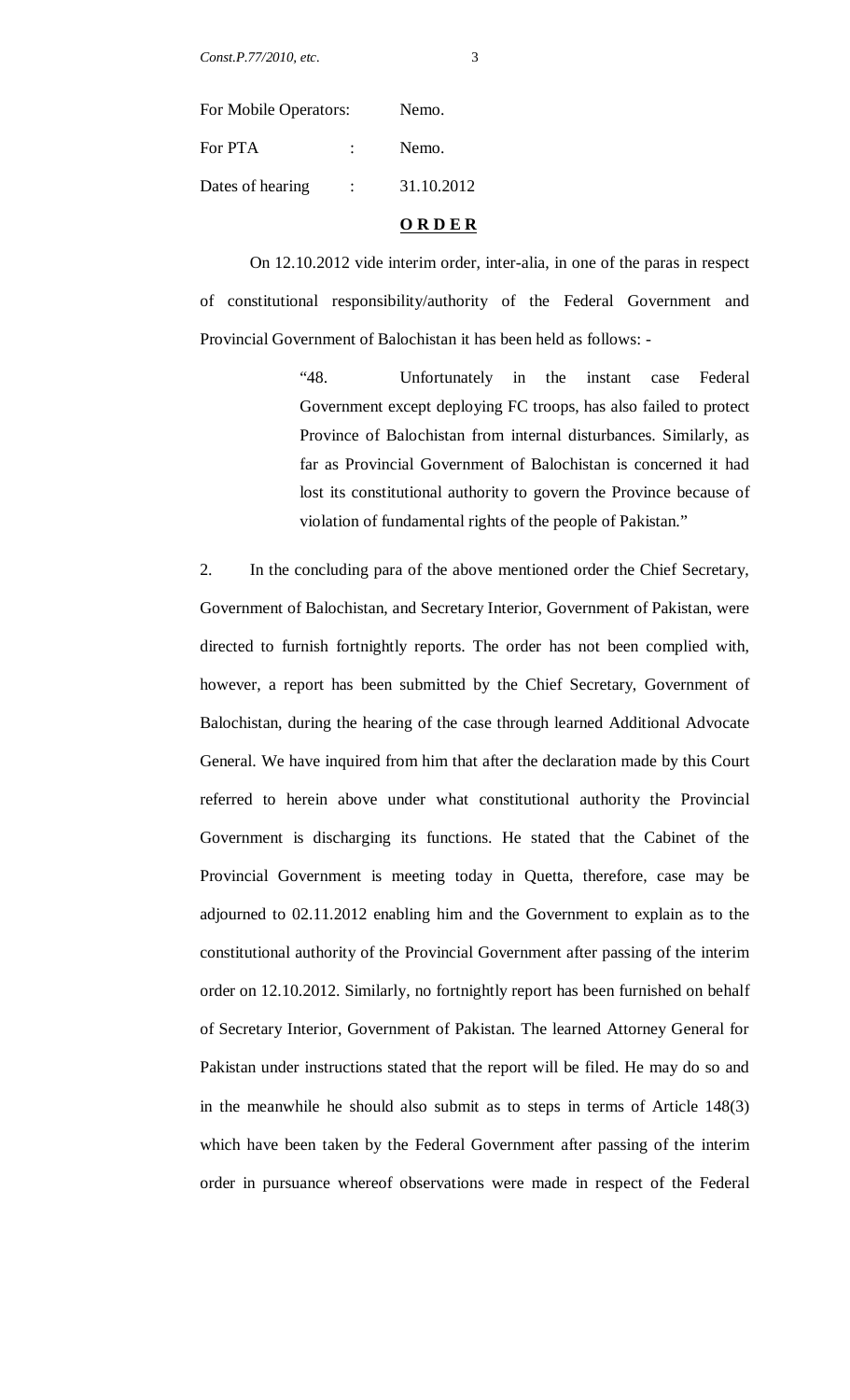Government as well as Provincial Government in the para reproduced herein above.

3. Adjourned to 02.11.2012. To be enlisted at Sr. No. 1 of the Cause List.

Chief Justice.

Judge.

ISLAMABAD. 31.10.2012. (Farrukh)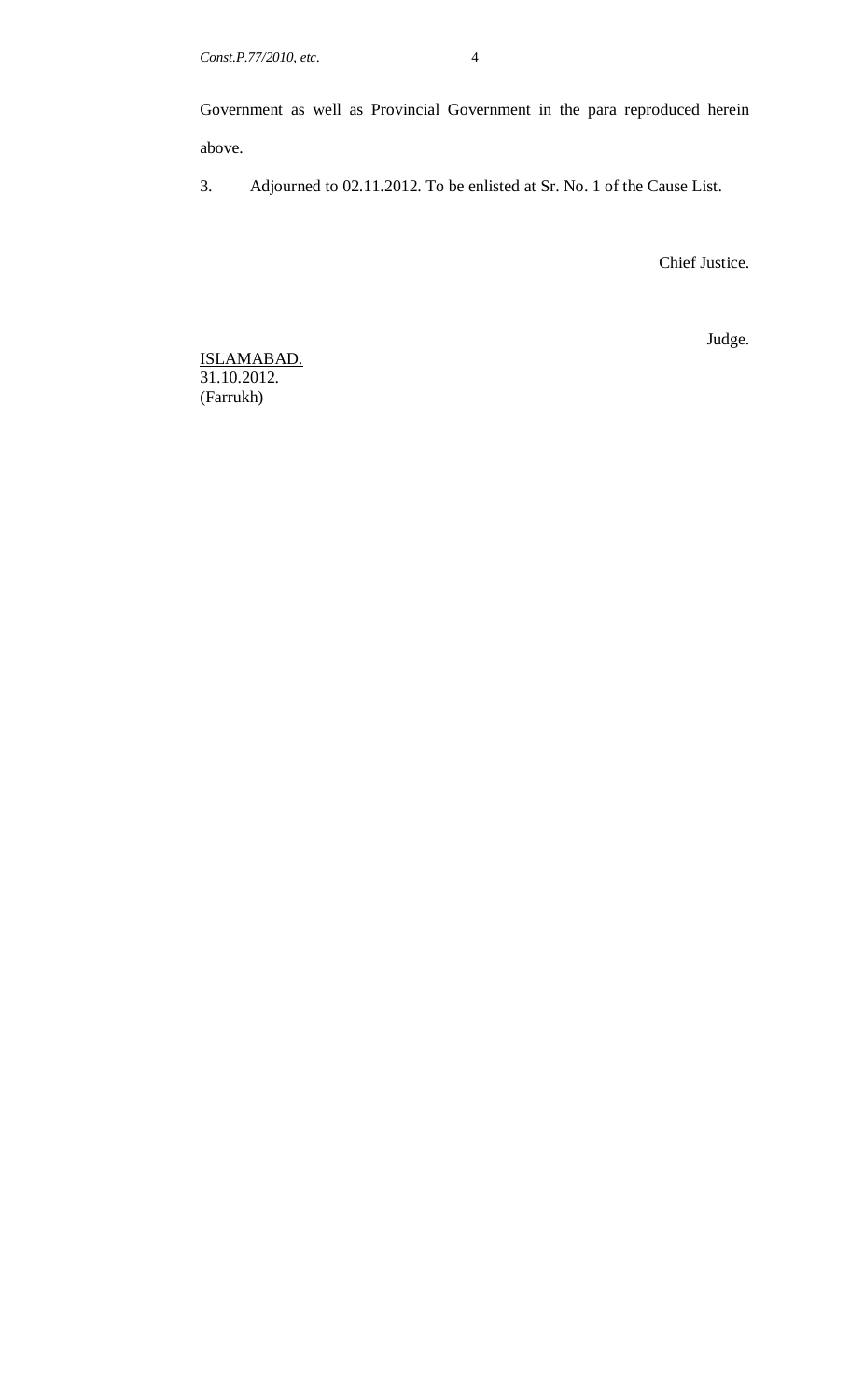<u>سپریم کورٹ آف پاکستان</u> .<br>(بنیاِدیافقتیار ساعت)

 $\ddot{\hat{z}}$ جناب<sup>جسٹس افتخارم</sup> پر چوہدری، چیف<sup>جسٹس</sup> جناب جسٹس جوادالیں خواجہ

> <u>آ ئينى درخواست نمبر 77 آف2010ء</u> صدر بلوچىتان ہائىكورٹ بارايسوسى ايشن بنام وفاق پاکستان وغيره

اور

اور

اور

**H.R.C. No. 13124-P/2011** الطاف حسن قريثي كي طرف سے درخواست

**HRC No. 40403-P/2011** صیدمجیدز پدی کی طرف سے درخواست

**H.R.C. No. 40220-G/2011**

(News Clipping)

اور

**H.R.c. No. 43103-B/2011** حاجى عبدالقيوم كى طرف سے درخواست

......1.......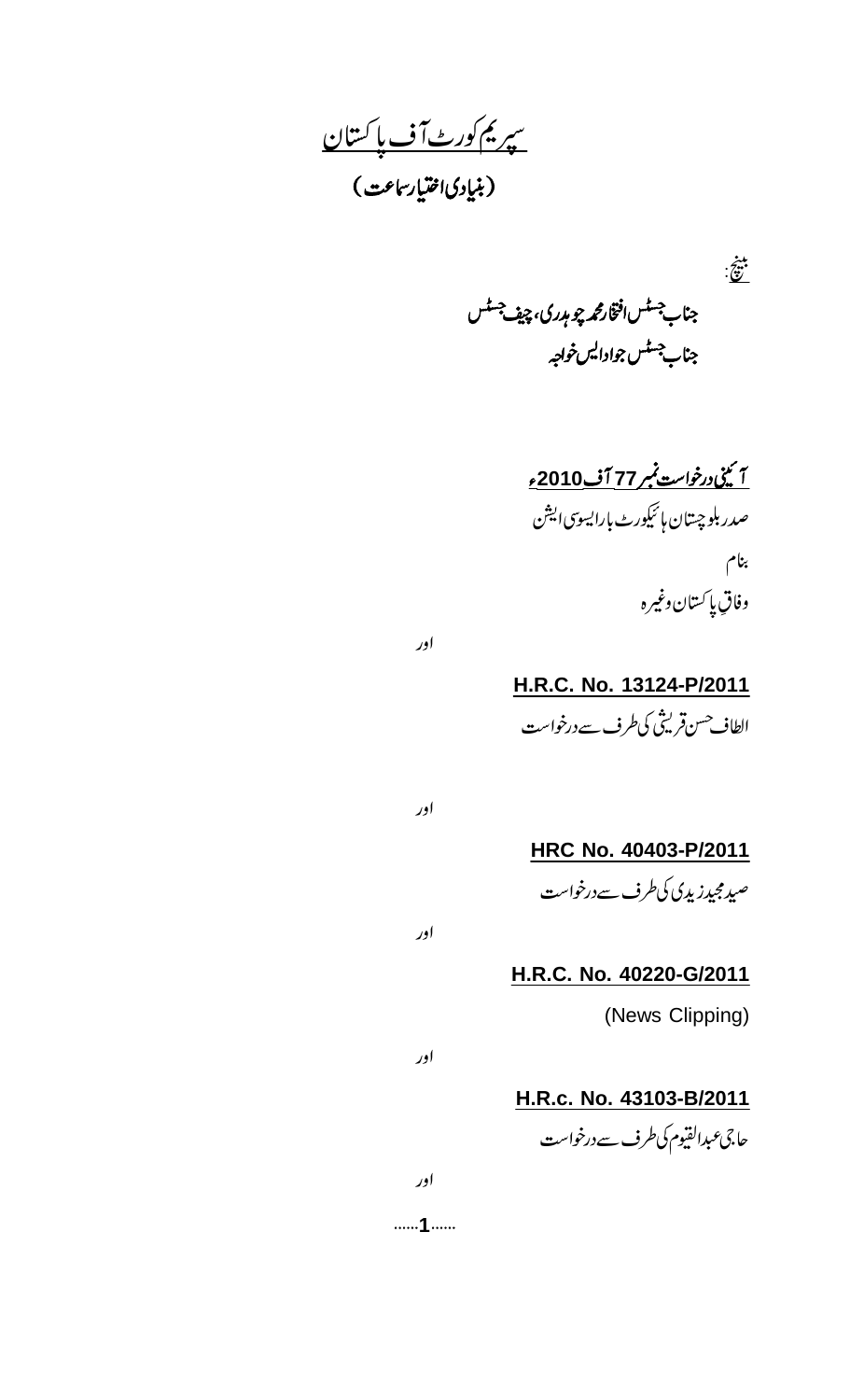**H.R.C. No. 17712-B/2012** مصباح بتول کی طرف سےاپنے شوہر کی بازیابی کیلئے درخواست اور

> **H.R.C.27045-K & 27619-G/12** ڈاکٹرغلام رسول کااغواء

اور

اور

**H.R.C. No. 30044-B/2012** یولیس افسران کےخلاف بےنامی درخواست

**H.R.C. No. 30047-G/2012** HRCP کی چیئر پرسن مسنظہرہ بوسٹ کی درخواست

اور

**H.R.C. No. 30711-B/2012** حېبيب الله مجامد کې بازيايي کيلئے درخواست

اور

**H.R.C. No. 30713-B/2012** روز نامہ مشرق کے چیف ایڈیٹرسید ممتازاحمد شاہ کی درخواست

اور

**C.M.A. No. 42-43 of 2012** خروٹ آبادواقعے کی انکوائری ریورٹ

اور

**C.M.A. No. 178-Q of 2012** بلوچستان کےلاپیۃافراد کے مقدمات کی اپیل

اور

**C.M.A. No. 219-Q of 2012** میجرری<sup>ل</sup>ائرڈ نادرعلی کی درخواست

......2......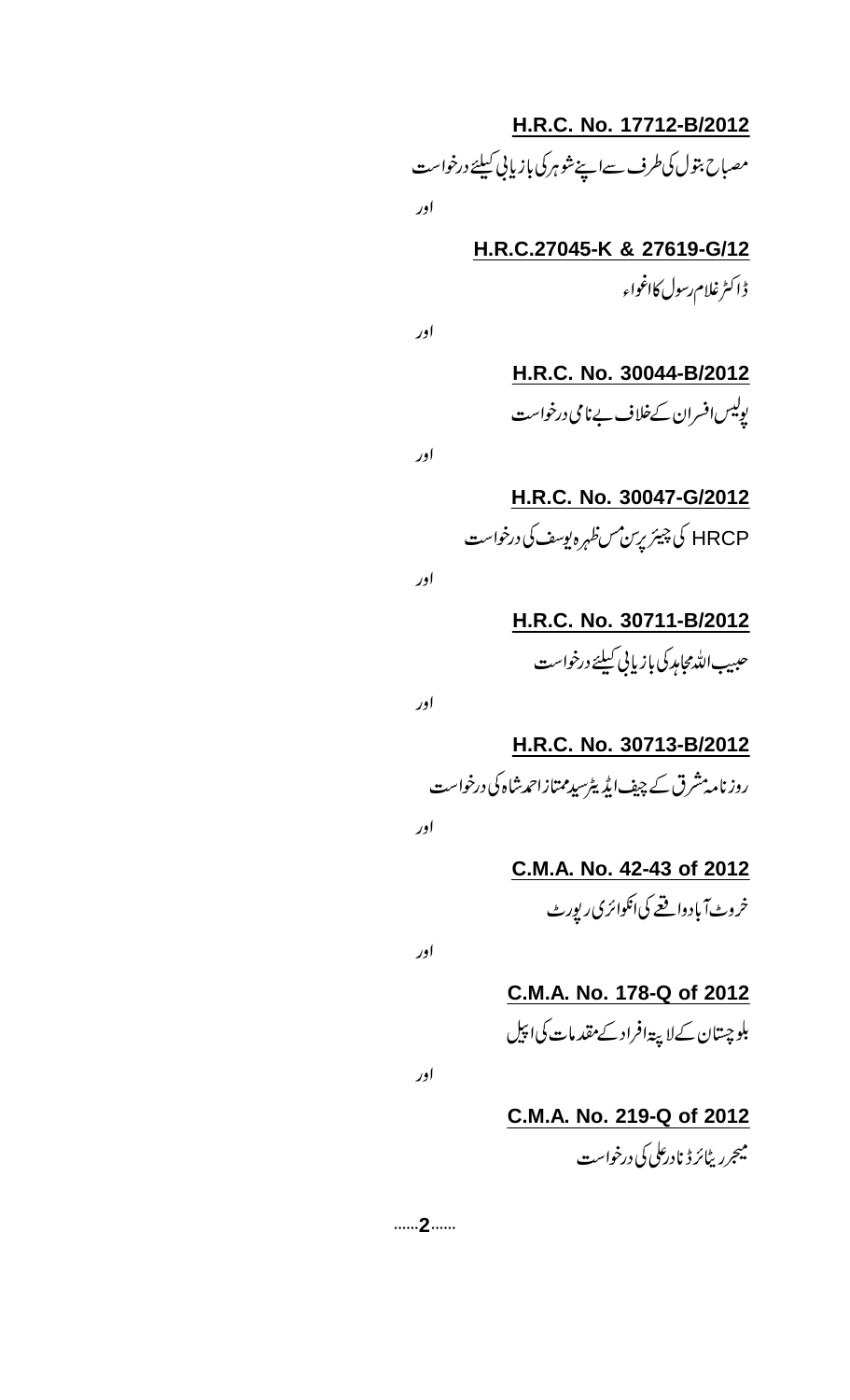**C.M.A. No. 431-Q of 2012** ٹارگٹ کلنگ آف ذ والفقارنقو کی،اےالیں جے

اور

**C.M.A. No. 516-Q/2012** جناب نصرالله بلوچ کی درخواست

منجانب پ<sup>ىپىي</sup>ىتىز ز:<br>مىنجانب پى<sup>پىيىتى</sup>ز ز:

با پلیشز ز .<br>با

منجانب ایس سی بی اے پی: سیمنس سی نیمو۔

 منجانب وفاق پأ Addl. Secretary

AOR

مسٹرعرفان قادر AGP مسٹرنظفرمحمود مغل 'DAG بريگيڈ برچاويداقباللودهی DG, NCMC Superintendent *پیددازی احرا* كمانڈر<sup>حسين</sup> شہماز،ڈائريكٹر (ايل) مسٹرثاقب جاویڈایڈیشنل سکریٹری، ہوم طارق عمرخطاب،آئي.چي پي فیروز شاہ،ڈی آئی جی بنی آئی ڈی حامد شکیل، ڈی آئی جی ( آئو ر<br>پسپ .<br>نويسڻ گيشن ) .<br>1 غالب بریالی،ایس پی ایڈمن سی آئی ڈی

......3......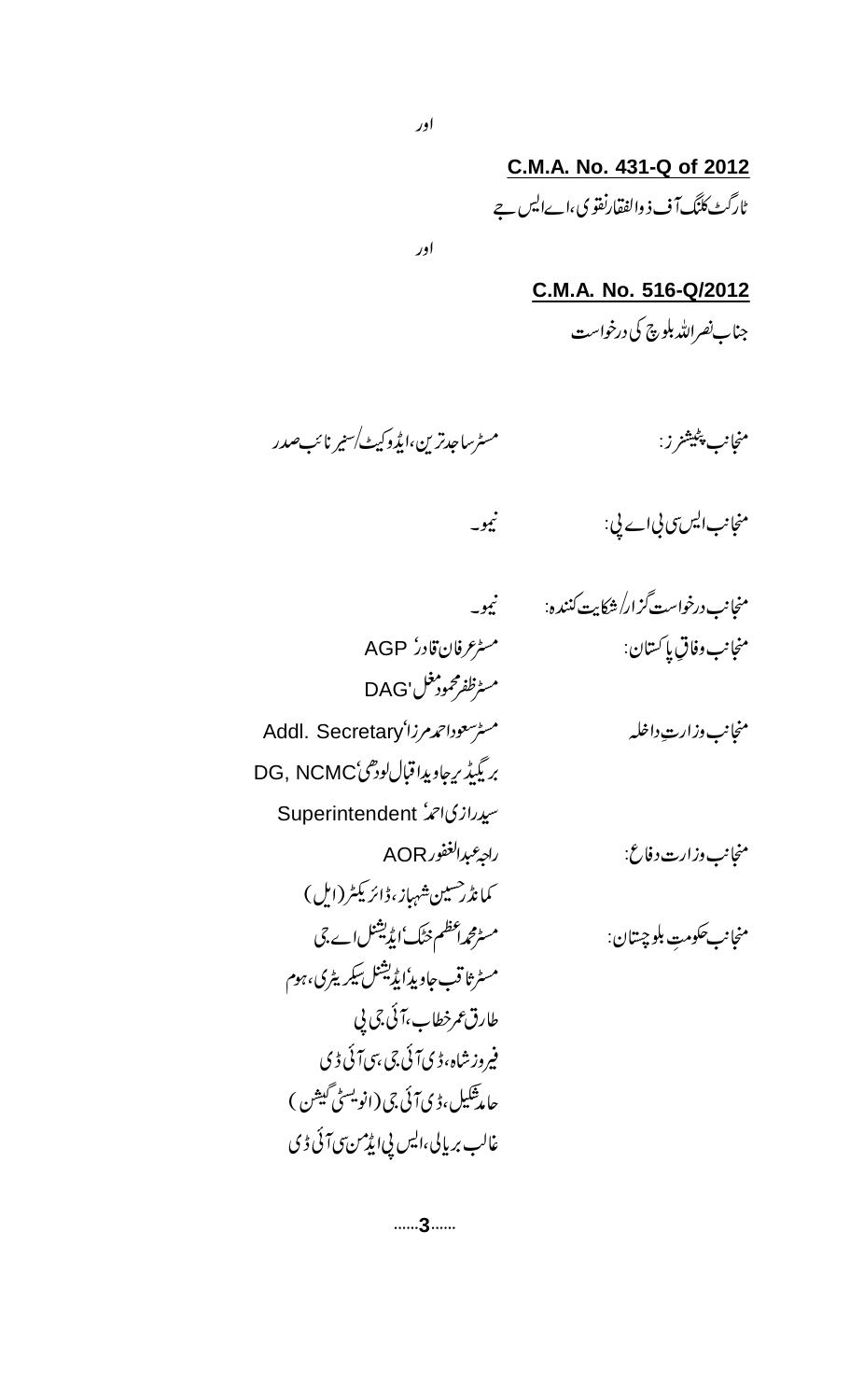محمد بشیر، ڈی ایس پی ہی آئی ڈی بلال احمہ، ڈی ایس پی،سی آئی ڈی خالدمحمودانسپکٹر ہی7ئی ڈی

 منجانب موبائل آپریٹرز: سیست میو منجانب <u>پی ٹی</u> اے: سیسے منصوبے منصوبے کے ایک منصوبے کی ایک ایک منصوبے کی منصوبے کی ایک منصوبے کے منصوبے کے ایک ا 31-10-2012  $\zeta$ Ź مخ ساعت:<br>ع

# اس دی<br>سالہ میں<br>سالہ

وفاقی حکومت اور بلوچیتان کی صوبائی حکومت کی آئینی ذمہ داری اور اختیار کے بارے میں عبوریحکم مورجہ 12.10.2012

''48۔ بدشمتی سے اس کیس میں وفاقی حکومت' سوائے ایف سی کے دستوں کی تغیناتی کئے ' صوبہ بلوچیتان کواندرونی خلفشار سےمحفوظ کرنے میں نا کام ہوگئی ہے۔ جہاں تک صوبائی حکومت کاتعلق ہے بیطاہرہوتا ہے کہ بیصوبےکاانتظام کرنے کا ۲ کینی اختیارکھوچکی ہے۔''

2۔ درج بالاحکم کےاختیامی پیرا میں چیف سیگر یٹری سنگومت بلوچستان اور سیگر یٹری داخلہ حکومت پاکستان کو ہر 15 دن کے بعدر پورٹس دینے کاظلم دیا گیا۔اس حکم برغمل درآمد نہیں کیا گیا۔تا ہم کیس کی ساعت کے دوران چیف سیگر یٹری حکومت بلوچیتان نے ایڈ وکیٹ جزل کے ذریعے ایک رپورٹ پیش کی ہے۔ہم نے اس سےاستفسار کیا کہ اس عدالت کےمندرجہ بالاحکم کے بعدصو بائی حکومت *کس آئی*نی اختیار کےتحت اپنے امورسرانجام دےرہی ہے۔جس کے جواب میں

......4......